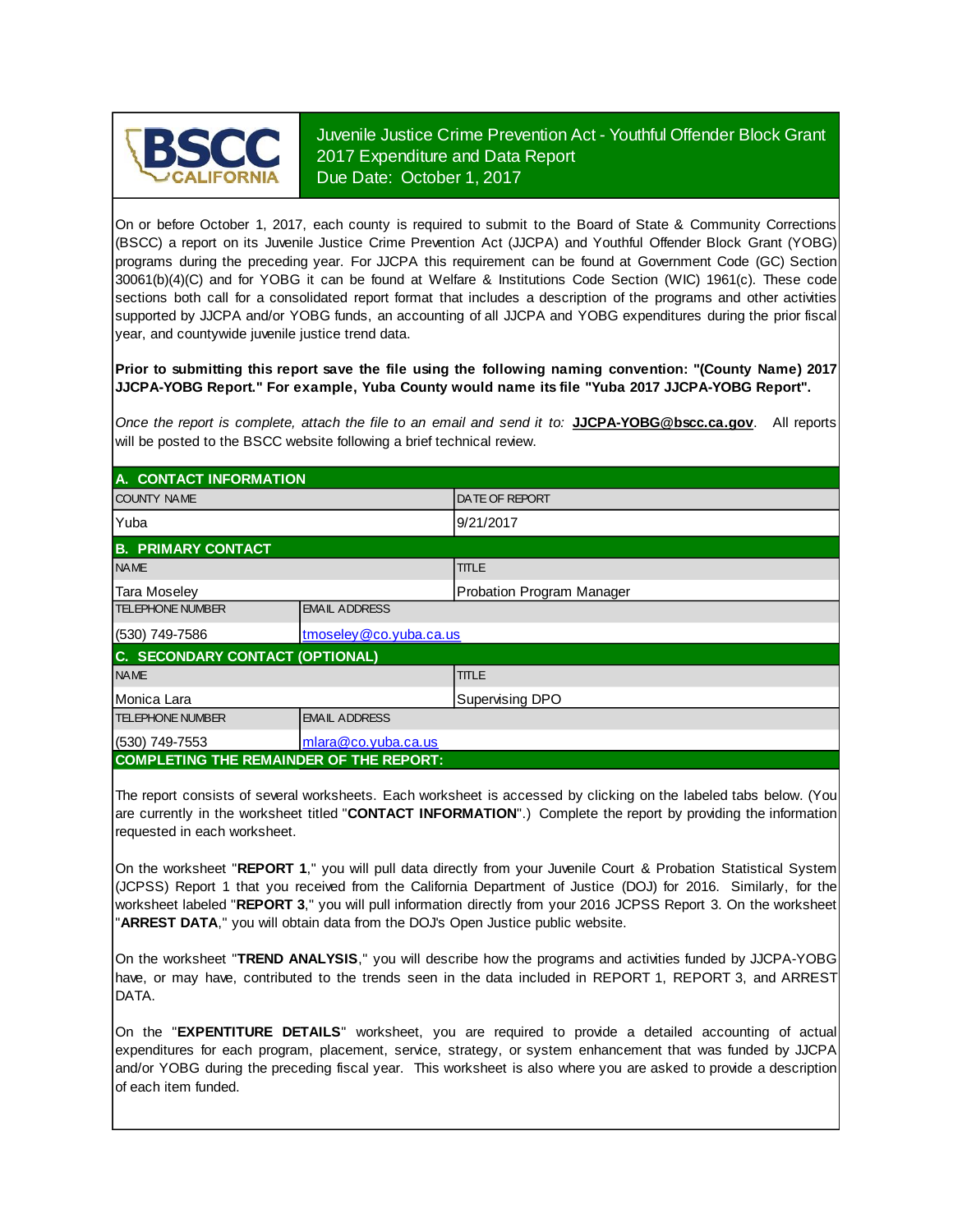|                                                                                                     | <b>COUNTYWIDE JUVENILE JUSTICE DATA for:</b>               |     | Yuba |  |  |  |  |  |
|-----------------------------------------------------------------------------------------------------|------------------------------------------------------------|-----|------|--|--|--|--|--|
| In the blank boxes below, enter the data from your Report 1 received from DOJ as titled below:      |                                                            |     |      |  |  |  |  |  |
| Referrals of Juveniles to Probation Departments for Delinquent Acts, January 1 - December 31, 2016  |                                                            |     |      |  |  |  |  |  |
| Age by Referral Type, Gender, Race/Ethnic Group, Referral Source, Detention, Prosecutor Action, and |                                                            |     |      |  |  |  |  |  |
|                                                                                                     | <b>Probation Department Disposition</b><br><b>Report 1</b> |     |      |  |  |  |  |  |
|                                                                                                     |                                                            |     |      |  |  |  |  |  |
|                                                                                                     |                                                            |     |      |  |  |  |  |  |
|                                                                                                     | <b>Probation Department Disposition</b>                    |     |      |  |  |  |  |  |
|                                                                                                     | <b>Informal Probation</b>                                  |     |      |  |  |  |  |  |
|                                                                                                     | <b>Diversions</b>                                          |     |      |  |  |  |  |  |
|                                                                                                     | <b>Petitions Filed</b>                                     | 121 |      |  |  |  |  |  |
|                                                                                                     |                                                            |     |      |  |  |  |  |  |
|                                                                                                     |                                                            |     |      |  |  |  |  |  |
|                                                                                                     | Gender (OPTIONAL)                                          |     |      |  |  |  |  |  |
|                                                                                                     | <b>Male</b>                                                |     |      |  |  |  |  |  |
|                                                                                                     | Female                                                     |     |      |  |  |  |  |  |
|                                                                                                     | <b>TOTAL</b>                                               |     |      |  |  |  |  |  |
|                                                                                                     |                                                            |     |      |  |  |  |  |  |
|                                                                                                     | Race/Ethnic Group (OPTIONAL)                               |     |      |  |  |  |  |  |
|                                                                                                     | <b>Hispanic</b>                                            |     |      |  |  |  |  |  |
|                                                                                                     | White                                                      |     |      |  |  |  |  |  |
|                                                                                                     | <b>Black</b>                                               |     |      |  |  |  |  |  |
|                                                                                                     | Asian                                                      |     |      |  |  |  |  |  |
|                                                                                                     | Pacific Islander<br>Indian                                 |     |      |  |  |  |  |  |
|                                                                                                     | <b>Unknown</b>                                             |     |      |  |  |  |  |  |
| <b>TOTAL</b>                                                                                        |                                                            |     |      |  |  |  |  |  |
|                                                                                                     |                                                            |     |      |  |  |  |  |  |

#### **Please use this space to explain any exceptions and/or anomalies in the data reported above:**

There were no youth placed on Informal Probation pursuant to Section 654 of the Welfare and Institutions Code. However, there were 3 youth placed on probation supervision pursuant to Section 654.2 of the Welfare and Institutions Code.

The Gender and Race/Ethnic Group were not added, as the Report mentioned above accounted for more than Probation Department Dispositions.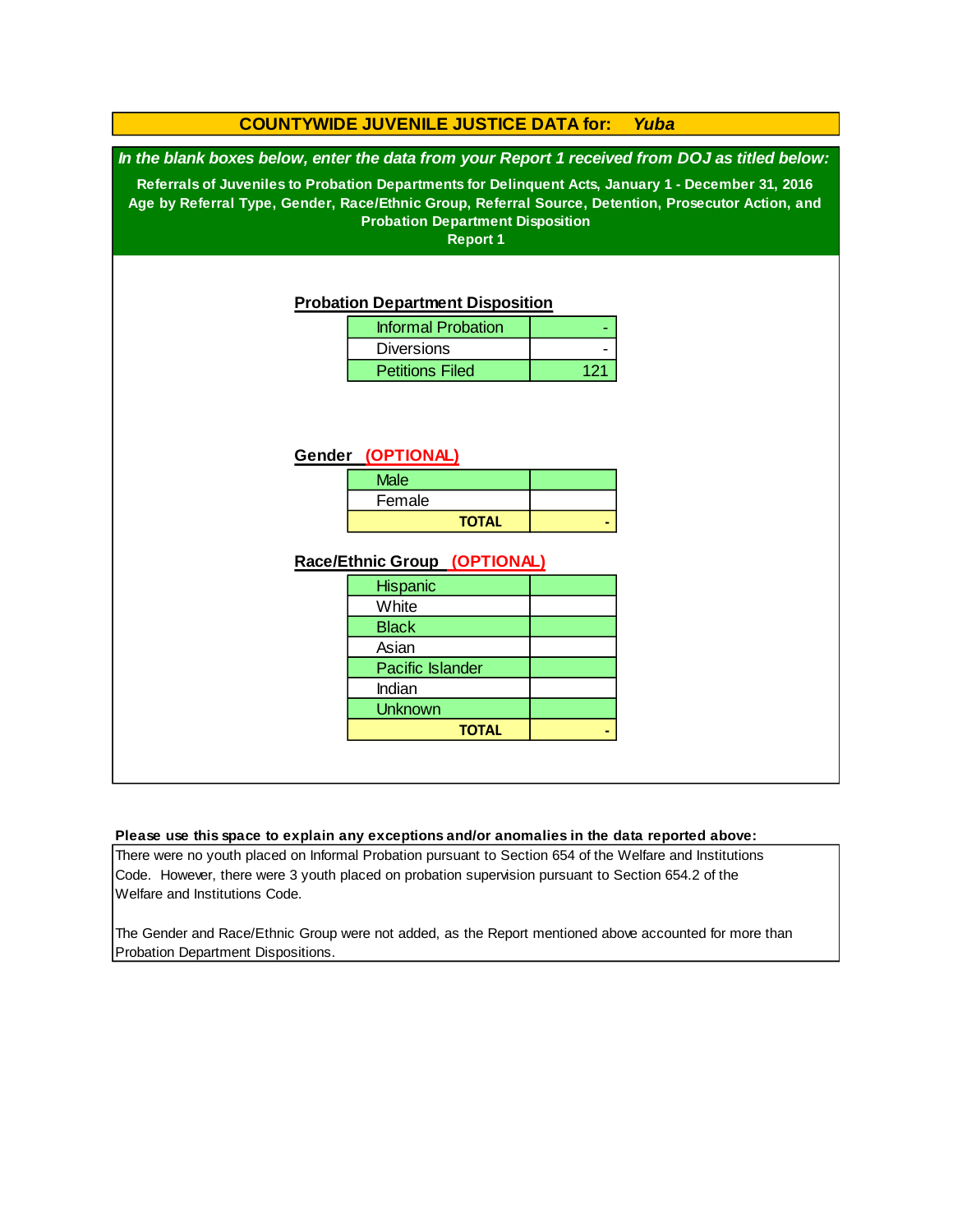|                                                                                                                                                                                                                                                                                                                                                 | <b>COUNTYWIDE JUVENILE JUSTICE DATA for:</b><br>Yuba |              |                |  |  |  |
|-------------------------------------------------------------------------------------------------------------------------------------------------------------------------------------------------------------------------------------------------------------------------------------------------------------------------------------------------|------------------------------------------------------|--------------|----------------|--|--|--|
| In the blank boxes below, enter the data from your Report 3 received from DOJ as titled below:<br>Juvenile Court Dispositions Resulting From Petitions for Delinquesnt Acts, January 1 - December 31, 2016<br>Age by Petition Type, Sex, Race/Ethnic Group, Defense Representation, Court Disposition and Wardship Placement<br><b>Report 3</b> |                                                      |              |                |  |  |  |
|                                                                                                                                                                                                                                                                                                                                                 |                                                      |              |                |  |  |  |
| <b>Petition Type</b>                                                                                                                                                                                                                                                                                                                            |                                                      |              |                |  |  |  |
|                                                                                                                                                                                                                                                                                                                                                 | <b>New</b>                                           |              | 84             |  |  |  |
|                                                                                                                                                                                                                                                                                                                                                 | Subsequent                                           |              | 37             |  |  |  |
|                                                                                                                                                                                                                                                                                                                                                 |                                                      | <b>TOTAL</b> | 121            |  |  |  |
|                                                                                                                                                                                                                                                                                                                                                 | <b>Court Disposition</b>                             |              |                |  |  |  |
|                                                                                                                                                                                                                                                                                                                                                 | <b>Informal Probation</b>                            |              | 3              |  |  |  |
|                                                                                                                                                                                                                                                                                                                                                 | Non-Ward Probation                                   |              | 11             |  |  |  |
|                                                                                                                                                                                                                                                                                                                                                 | <b>Wardship Probation</b>                            |              | 56             |  |  |  |
|                                                                                                                                                                                                                                                                                                                                                 | Diversion                                            |              |                |  |  |  |
|                                                                                                                                                                                                                                                                                                                                                 | Deferred Entry of Judgement                          |              | 10             |  |  |  |
|                                                                                                                                                                                                                                                                                                                                                 | <b>Wardship Placements</b>                           |              |                |  |  |  |
|                                                                                                                                                                                                                                                                                                                                                 | <b>Own/Relative's Home</b>                           |              | 20             |  |  |  |
|                                                                                                                                                                                                                                                                                                                                                 | Non-Secure County Facility                           |              | 3              |  |  |  |
|                                                                                                                                                                                                                                                                                                                                                 | <b>Secure County Facility</b>                        |              | 32             |  |  |  |
|                                                                                                                                                                                                                                                                                                                                                 | Other Public Facility                                |              |                |  |  |  |
|                                                                                                                                                                                                                                                                                                                                                 | <b>Other Private Facillity</b>                       |              | $\mathbf{1}$   |  |  |  |
|                                                                                                                                                                                                                                                                                                                                                 | Other                                                |              |                |  |  |  |
|                                                                                                                                                                                                                                                                                                                                                 | California Youth Authority*                          |              |                |  |  |  |
|                                                                                                                                                                                                                                                                                                                                                 |                                                      | <b>TOTAL</b> | 56             |  |  |  |
|                                                                                                                                                                                                                                                                                                                                                 | <b>Subsequent Actions</b>                            |              |                |  |  |  |
|                                                                                                                                                                                                                                                                                                                                                 | <b>Technical Violations</b>                          |              | 27             |  |  |  |
|                                                                                                                                                                                                                                                                                                                                                 |                                                      |              |                |  |  |  |
|                                                                                                                                                                                                                                                                                                                                                 | Sex (OPTIONAL)                                       |              |                |  |  |  |
|                                                                                                                                                                                                                                                                                                                                                 | <b>Male</b>                                          |              | 99             |  |  |  |
|                                                                                                                                                                                                                                                                                                                                                 | Female                                               |              | 22             |  |  |  |
|                                                                                                                                                                                                                                                                                                                                                 |                                                      | <b>TOTAL</b> | 121            |  |  |  |
|                                                                                                                                                                                                                                                                                                                                                 | Race/Ethnic Group (OPTIONAL)                         |              |                |  |  |  |
|                                                                                                                                                                                                                                                                                                                                                 | Hispanic                                             |              | 40             |  |  |  |
|                                                                                                                                                                                                                                                                                                                                                 | White                                                |              | 60             |  |  |  |
|                                                                                                                                                                                                                                                                                                                                                 | <b>Black</b>                                         |              | 14             |  |  |  |
|                                                                                                                                                                                                                                                                                                                                                 | Asian                                                |              | $\overline{c}$ |  |  |  |
|                                                                                                                                                                                                                                                                                                                                                 | Pacific Islander                                     |              | $\overline{1}$ |  |  |  |
|                                                                                                                                                                                                                                                                                                                                                 | Indian                                               |              | $\overline{c}$ |  |  |  |
|                                                                                                                                                                                                                                                                                                                                                 | <b>Unknown</b>                                       |              | $\overline{2}$ |  |  |  |
|                                                                                                                                                                                                                                                                                                                                                 |                                                      | <b>TOTAL</b> | 121            |  |  |  |
|                                                                                                                                                                                                                                                                                                                                                 |                                                      |              |                |  |  |  |

**Please use this space to explain any exceptions and/or anomalies in the data reported above:** 

\* The JCPSS reports show "California Youth Authority," however it is now called the "Division of Juvenile Justice."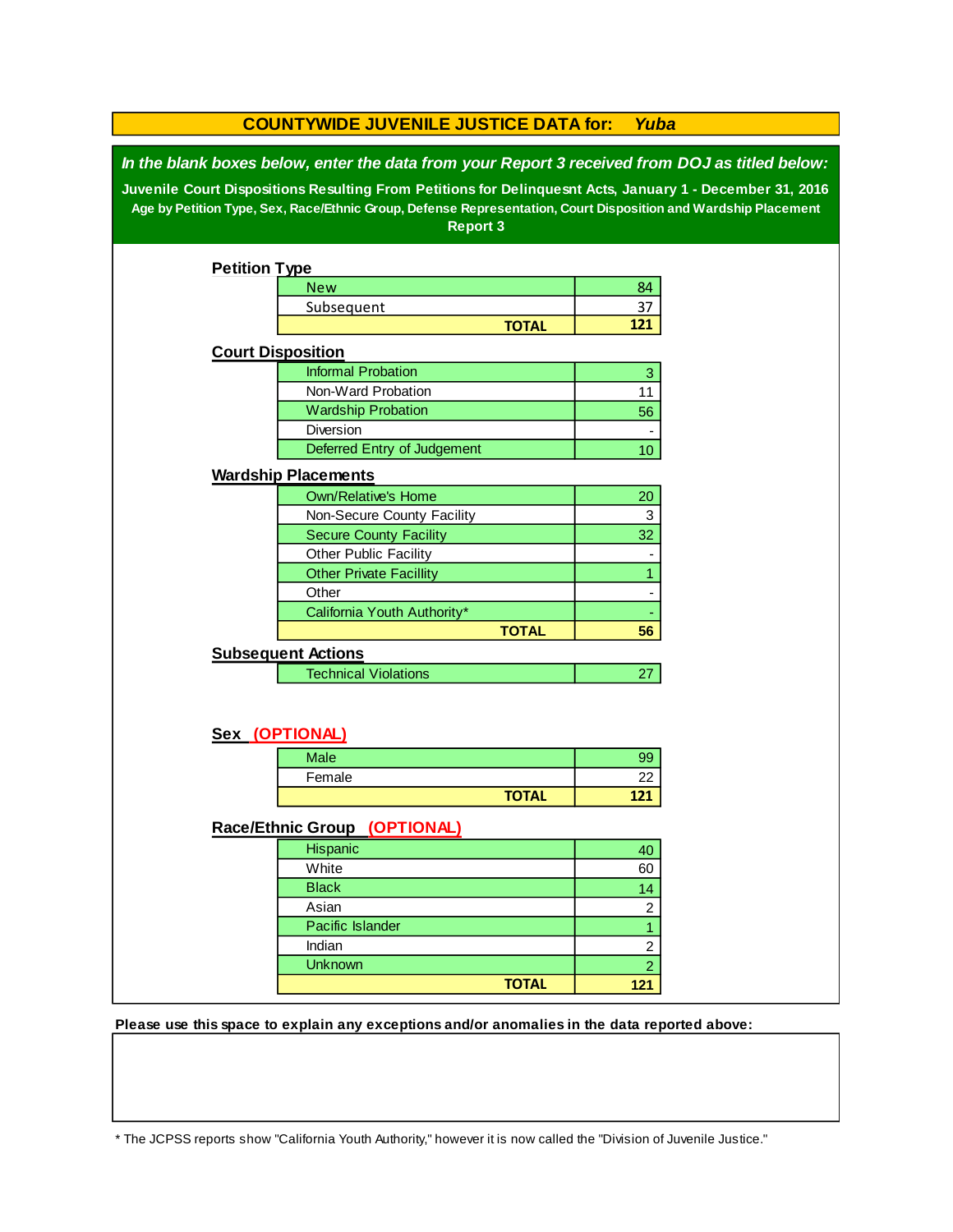|                              | <b>COUNTYWIDE JUVENILE JUSTICE DATA for:</b>                                                                                                                                   | Yuba      |  |  |  |  |
|------------------------------|--------------------------------------------------------------------------------------------------------------------------------------------------------------------------------|-----------|--|--|--|--|
|                              | In the blank boxes below, enter your juvenile arrest data from last year.<br>Arrest data by county can be found at:<br>https://openjustice.doj.ca.gov/crime-statistics/arrests |           |  |  |  |  |
| <b>Arrests</b>               |                                                                                                                                                                                |           |  |  |  |  |
|                              | <b>Felony Arrests</b>                                                                                                                                                          | 76        |  |  |  |  |
|                              | <b>Misdemeanor Arrests</b>                                                                                                                                                     | 116       |  |  |  |  |
|                              | <b>Status Arrests</b>                                                                                                                                                          |           |  |  |  |  |
|                              | <b>TOTAL</b>                                                                                                                                                                   | 193       |  |  |  |  |
|                              | <b>Gender (OPTIONAL)</b><br><b>Male</b><br>Female                                                                                                                              | 160<br>33 |  |  |  |  |
|                              | <b>TOTAL</b>                                                                                                                                                                   | 193       |  |  |  |  |
| Race/Ethnic Group (OPTIONAL) |                                                                                                                                                                                |           |  |  |  |  |
|                              | <b>Black</b>                                                                                                                                                                   | 26        |  |  |  |  |
|                              | White                                                                                                                                                                          | 106       |  |  |  |  |
|                              | Hispanic                                                                                                                                                                       | 58        |  |  |  |  |
|                              | Other                                                                                                                                                                          | 3         |  |  |  |  |
|                              | <b>TOTAL</b>                                                                                                                                                                   | 193       |  |  |  |  |
|                              |                                                                                                                                                                                |           |  |  |  |  |

#### **Please use this space to explain any exceptions and/or anomalies in the data reported above:**

According to the Department of Justice report, there were 193 juveniles arrested in Yuba County in 2016. However, according to the Yuba County Probation Department records, there were 447 juveniles referred to the probation department after being cited or arrested for criminal offenses.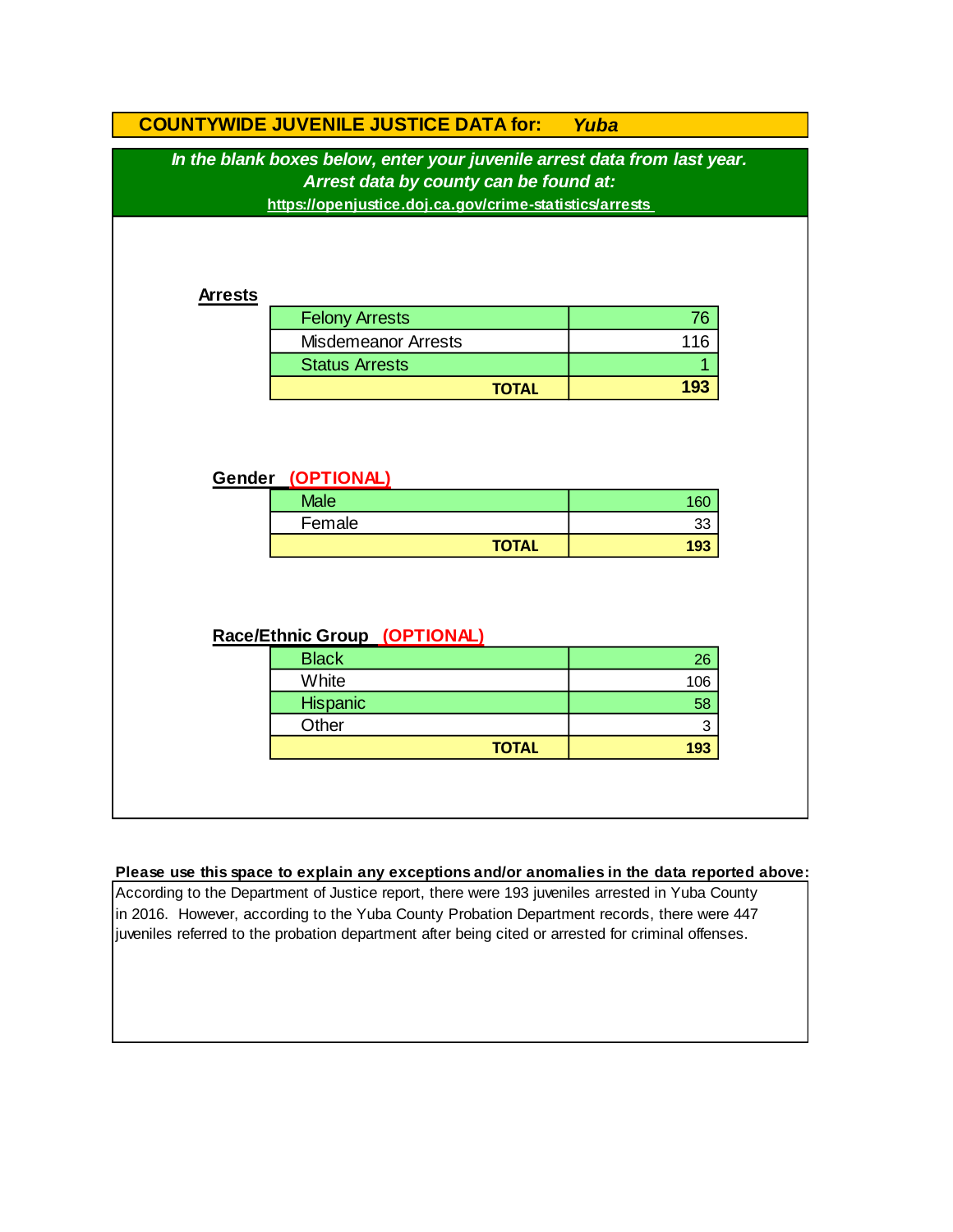### **ANALYSIS OF COUNTYWIDE TREND DATA for:** *Yuba*

### **Government Code Section 30061(b)(4)(C)(iv) & WIC Section 1961(c)(3)**

Provide <sup>a</sup> summary description or analysis, based on available information, of how the programs, placements, services, strategies or system enhancements funded by JJCPA-YOBG have, or may have, contributed to, or influenced, the juvenile justice data trends identified in this report.

Since the commencement of YOBG and JJCPA funding, Yuba County Probation has seen a reduction in juvenile arrests, petitions being filed and youth under some form of probation supervision. In 2016, there were 193 juvenile arrests. That number has been significantly reduced since 2008; where there were 422 juvenile arrests. In 2016, there were 80 youth placed on some form of probation supervision (Wardship, Probation without Wardship, Deferred Entry of Judgment and Informal Probation). In 2008, there were 180 youth placed on some form of probation supervision. In reviewing the types of probation supervision, there was a significant discrepancy in youth placed on Informal Probation (2008 - 74 youth; 2016 - 3 youth). In 2008/2009, the Yuba County Probation Department implemented a validated Risk and Needs Assessment Tool to be utilized on all youth referred to the probation department. In reviewing the statistical data, it is clear that by utilizing the assessment tool, the probation department was able to properly identify youth who required probation/court intervention and what that intervention should include; therefore, reducing the number of youth being unnecessarily placed on probation. Additionally, Yuba County Probation has sent two youth to the Department of Juvenile Justice since 2005 (2014 being the last commitment). Youth who commit an offense which does not fall under Section 707(b) of the W&I and are no longer eligible for DJJ facilities, or would benefit from local services and supervision, are offered services in two areas. The first area would be a 365 day commitment to the Maxine Singer Youth Guidance Center (MSYGC). The second would be out of home placement in a foster or group home. By assessing youth's needs with the assessment tool, we have deterred unnecessary commitments to DJJ.

Although Yuba County Probation does not have a formal diversion program, the majority of the referrals are handled within the department with a Counsel and Release and more often than not, the case is not closed without addressing the needs of the youth and their family. This is accomplished with a referral to an internal program/counseling, another county agency, or a community based program.

In addition to utilizing the Risk and Needs Assessment Tool, the probation departments Certified Drug and Alcohol Counselor and Therapist, complete a comprehensive Family Intake Assessment, by utilizing various tools on youth and families who are going through the Court system. Additionally, the probation department has intensive case management/supervision of high risk needs youth and their families and has implemented an Incentives and Sanctions Matrix for youth under probation supervision. The probation department provides a number of programs; including, Cognitive Behavioral Therapy for Adolescents with Co-Occurring Mental Health and Substance Use Disorders, Individual and Family Therapy, Crystal Clear Communication, Anger Management, Tobacco/Drug and Alcohol Cessation, Cyber Awareness, Theft Awareness and Community Service. All Yuba County programming is available to the community, not just probation involved youth and families, free of charge, due to YOBG and JJCPA funding. Referrals for programming are received from local schools, law enforcement, other county agencies and self-referrals.

Due in part to all of the above, Yuba County Probation has seen great success in reducing the number of youth involved in the juvenile justice system, and an even greater reduction in the number of youth brought before the Juvenile Court, and subsequently placed on some type of probation supervision.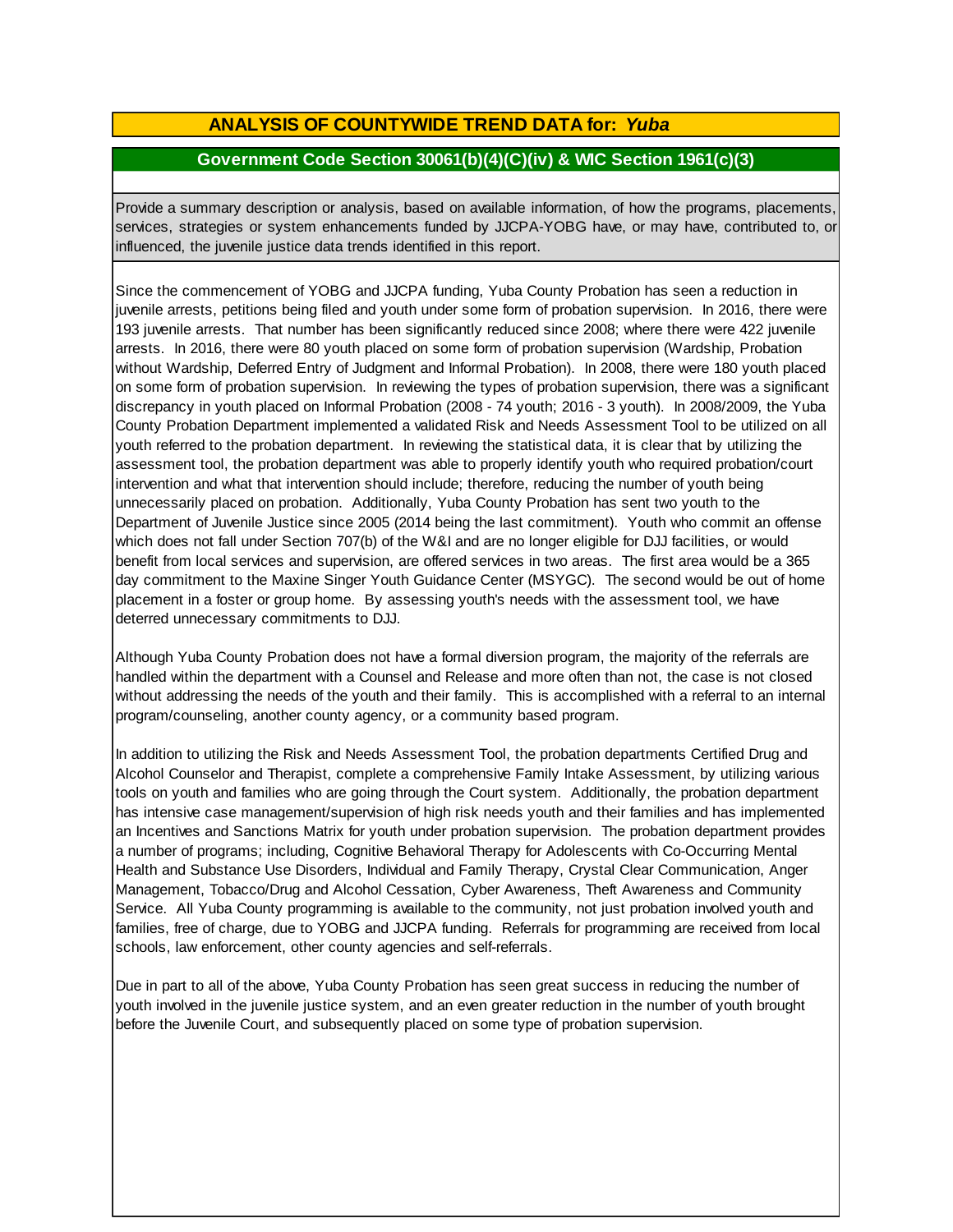Use the template(s) below to report the programs, placements, services, strategies, and/or system enhancements you funded in the preceding fiscal year. Use <sup>a</sup> separate template for each program, placement, service, strategy, or system enhancement that was supported with JJCPA and/or YOBG funds. If you need more templates than provided, copy and paste additional templates below the last Accounting of Expenditures template.

Start by indicating the name of the first program, placement, service, strategy, or system enhancement that was funded with JJCPA and/or YOBG funds last year. Next indicate the expenditure category using the drop down list provided in the Expenditure Category portion on each of the templates.

|                    | Code | <b>Expenditure Category</b>             | Code           | <b>Expenditure Category</b>                   |
|--------------------|------|-----------------------------------------|----------------|-----------------------------------------------|
| <b>Placements</b>  | 1    | Juvenile Hall                           | 5              | <b>Private Residential Care</b>               |
|                    | 2    | Ranch                                   | 6              | Home on Probation                             |
|                    | 3    | Camp                                    | $\overline{7}$ | <b>Other Placement</b>                        |
|                    | 4    | Other Secure/Semi-Secure Rehab Facility |                |                                               |
|                    | Code | <b>Expenditure Category</b>             | Code           | <b>Expenditure Category</b>                   |
| <b>Direct</b>      | 8    | Alcohol and Drug Treatment              | 26             | Life/Independent Living Skills                |
| <b>Services</b>    | 9    | <b>After School Services</b>            |                | Training/Education                            |
|                    | 10   | Aggression Replacement Therapy          | 27             | Individual Mental Health Counseling           |
|                    | 11   | Anger Management Counseling/Treatment   | 28             | Mental Health Screening                       |
|                    | 12   | Development of Case Plan                | 29             | Mentoring                                     |
|                    | 13   | <b>Community Service</b>                | 30             | Monetary Incentives                           |
|                    | 14   | Day or Evening Treatment Program        | 31             | Parenting Education                           |
|                    | 15   | Detention Assessment(s)                 | 32             | Pro-Social Skills Training                    |
|                    | 16   | <b>Electronic Monitoring</b>            | 33             | <b>Recreational Activities</b>                |
|                    | 17   | <b>Family Counseling</b>                | 34             | Re-Entry or Aftercare Services                |
|                    | 18   | <b>Functional Family Therapy</b>        | 35             | Restitution                                   |
|                    | 19   | Gang Intervention                       | 36             | Restorative Justice                           |
|                    | 20   | Gender Specific Programming for Girls   | 37             | Risk and/or Needs Assessment                  |
|                    | 21   | Gender Specific Programming for Boys    | 38             | <b>Special Education Services</b>             |
|                    | 22   | <b>Group Counseling</b>                 | 39             | Substance Abuse Screening                     |
|                    | 23   | Intensive Probation Supervision         | 40             | <b>Transitional Living Services/Placement</b> |
|                    | 24   | Job Placement                           | 41             | Tutoring                                      |
|                    | 25   | Job Readiness Training                  | 42             | Vocational Training                           |
|                    |      |                                         | 43             | <b>Other Direct Service</b>                   |
|                    | Code | <b>Expenditure Category</b>             | Code           | <b>Expenditure Category</b>                   |
| Capacity           | 44   | Staff Training/Professional Development | 48             | <b>Contract Services</b>                      |
| Building/          | 45   | <b>Staff Salaries/Benefits</b>          | 49             | <b>Other Procurements</b>                     |
| <b>Maintenance</b> | 46   | Capital Improvements                    | 50             | Other                                         |
| <b>Activities</b>  | 47   | Equipment                               |                |                                               |

### **List of Expenditure Categories and Associated Numerical Codes**

For each program, placement, service, strategy, or system enhancement, record actual expenditure details for the preceding fiscal year. Expenditures will be categorized as coming from one or more of three funding sources - JJCPA funds, YOBG funds, and other funding sources (local, federal, other state, private, etc.). Be sure to report all JJCPA and YOBG expenditures for the preceding fiscal year irrespective of the fiscal year during which the funds were allocated. Definitions of the budget line items are provided on the next page.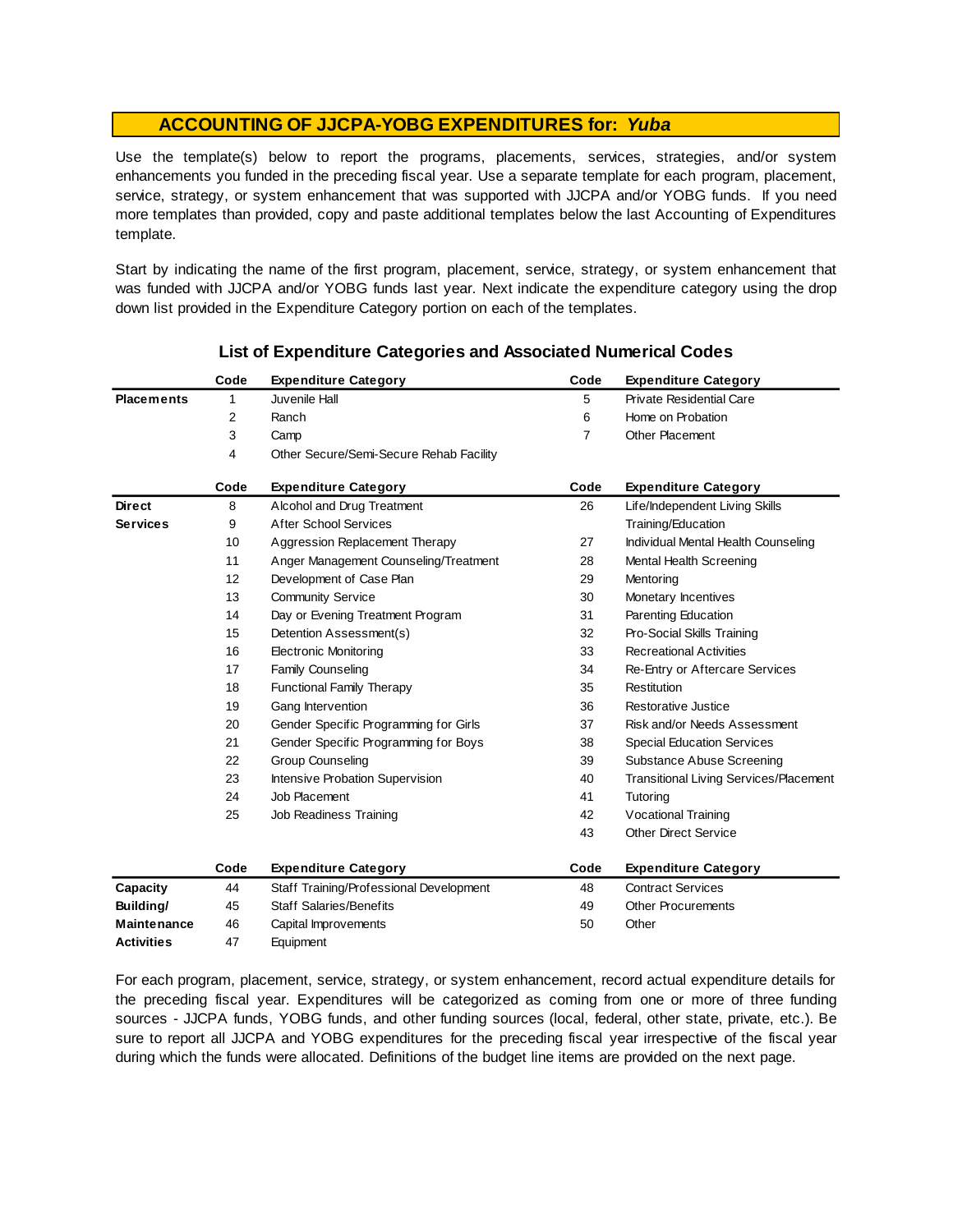**Salaries and Benefits** includes all expenditures related to paying the salaries and benefits of county probation (or other county department) employees who were directly involved in grant-related activities.

**Services and Supplies** includes expenditures for services and supplies necessary for the operation of the project (e.g., lease payments for vehicles and/or office space, office supplies) and/or services provided to participants and/or family members as part of the project's design (e.g., basic necessities such as food, clothing, transportation, and shelter/housing; and related costs).

**Professional Services** includes all services provided by individuals and agencies with whom the County contracts. The county is responsible for reimbursing every contracted individual/agency.

**Community-Based Organizations (CBO)** includes all expenditures for services received from CBO's. *NOTE* : *I f you use JJCPA and/or YOBG funds t o contract with <sup>a</sup> CBO, report that expenditure on this line item rather than on the Professional Services line item.*

**Fixed Assets/Equipment** includes items such as vehicles and equipment needed to implement and/or operate the program, placement, service, etc. (e.g., computer and other office equipment including furniture).

**Administrative Overhead** includes all costs associated with administration of the program, placement, service, strategy, and/or system enhancement being supported by JJCPA and/or YOBG funds.

Use the space below the budget detail to provide a narrative description for each program, placement, service, strategy, and/or system enhancement that was funded last year. *To do so, double click on the response box provided for this purpose.* 

Repeat this process as many times as needed to fully account for all programs, placements, services, strategies, and systems enhancements that were funded with JJCPA and/or YOBG during the last fiscal year. Keep in mind that this full report will be posted on the BSCC website in accordance with state law.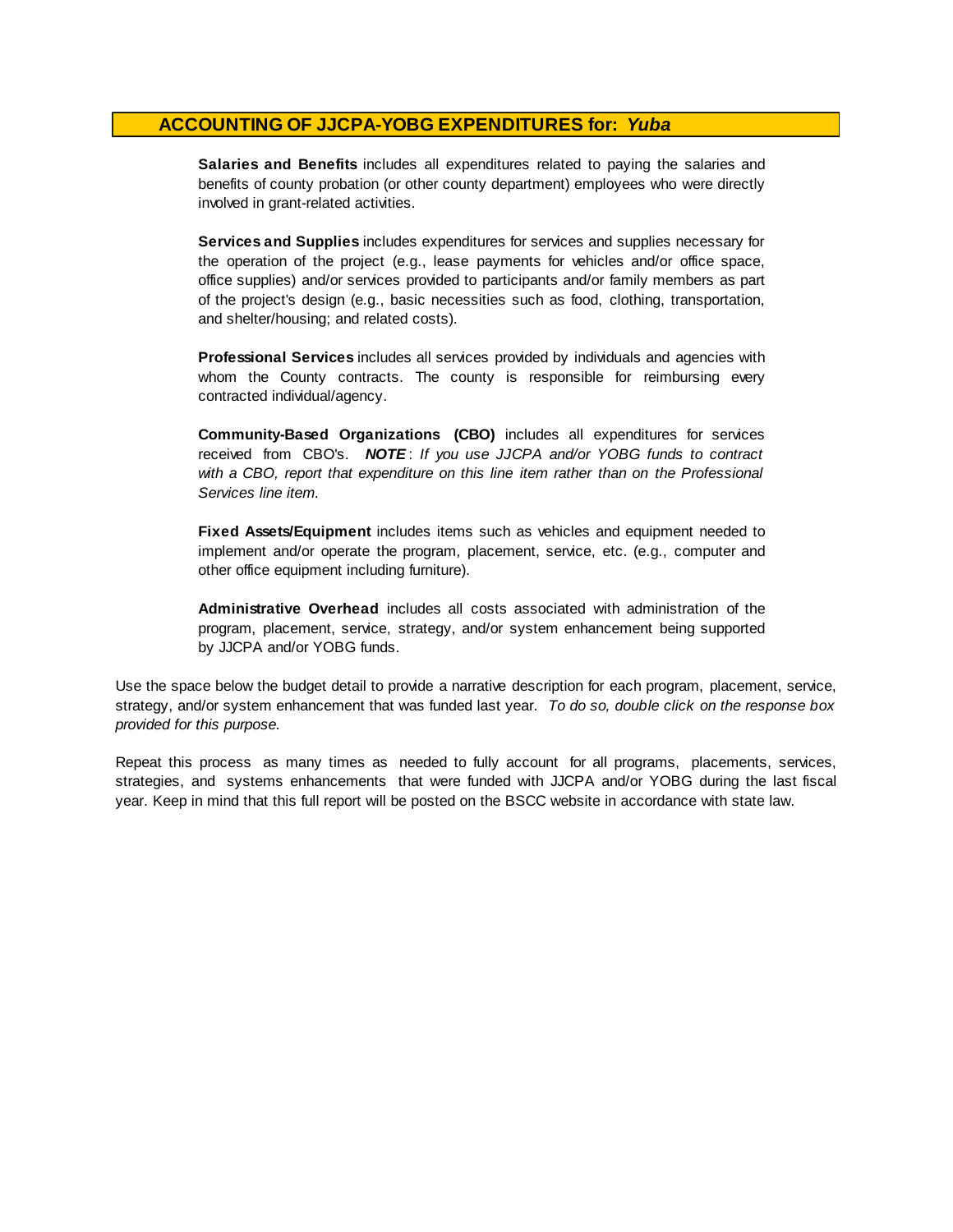| 1. Program, Placement, Service, Strategy, or System Enhancement         |                        |                    |    |                   |                               |  |
|-------------------------------------------------------------------------|------------------------|--------------------|----|-------------------|-------------------------------|--|
| Name of program, placement, service,<br>strategy or system enhancement: | Stepping Stones - Camp |                    |    |                   |                               |  |
| <b>Expenditure Category:</b>                                            | Camp                   |                    |    |                   |                               |  |
|                                                                         |                        | <b>JJCPA Funds</b> |    | <b>YOBG Funds</b> | All Other Funds<br>(Optional) |  |
| Salaries & Benefits:                                                    | \$                     | 191,781            | \$ | 44,334            |                               |  |
| Services & Supplies:                                                    | \$                     |                    | \$ |                   |                               |  |
| <b>Professional Services:</b>                                           | \$                     | 24,337             | \$ |                   |                               |  |
| Community Based Organizations:                                          | \$                     |                    | \$ |                   |                               |  |
| <b>Fixed Assets/Equipment:</b>                                          | \$                     |                    | \$ |                   |                               |  |
| Administrative Overhead:                                                | \$                     | 1,960              | \$ |                   |                               |  |
| Other Expenditures (List Below):                                        |                        |                    |    |                   |                               |  |
|                                                                         |                        |                    |    |                   |                               |  |
|                                                                         |                        |                    |    |                   |                               |  |
|                                                                         |                        |                    |    |                   |                               |  |
| <b>TOTAL:</b> I                                                         | \$                     | 218,078            | \$ | 44,334            | \$                            |  |

Provide a description of the program, placement, service, strategy or system enhancement that was funded with JJCPA and/or YOBG funds in the preceding fiscal year. For example, you might want to include information on the types of youth served, prevention services you provided, your accomplishments, any barriers encountered, and what specifically JJCPA and/or YOBG funds paid for.

Stepping Stones and the Camp is a multi-tiered program that incorporates a graduated scale of supervision and family based service interventions to Wards and their families. The focus on these programs is for youth committed to the Maxine Singer Youth Guidance Center (MSYGC). The MSYGC (Camp) provides youth programing and structure in order to address maladaptive behavior while simultaneously transitioning the youth from a custodial setting back into their respective homes and communities. Prior to being committed to the MSYGC, the youth and their family participate in a Family Intake Assesment that is administered by the Yuba County Certified Drug and Alcohol Counselor and Therapist. During the assessment, several tools are utilized (described under Day and Evening Treatment/Day Reporting Center). The same Therapist provides probation families the opportunity to access immediate individual and/or family therapy using a Cognitive Behavioral Therapy approach at no cost to the family.

A Yuba County Probation Department Intervention Counselor and Drug and Alcohol Counselor collaboratively begin to identify the needs of the youth and family, as the youth has been out of the home for a significant amount of time. Services are offered and/or provided to the family, which could involve some form of counseling or household items to reintegrate the youth into the home. Intensive probation supervision and support of the youth and family by the same probation officer continue from the date of commitment to and including six months after release from the MSYGC. Services for these youth are family-centered and include detention based as well as intensive community based treatment, supervision, drug treatment, education, recreation and life skill building. A full time probation officer has regular contact with the youth while in the MSYGC. The Stepping Stones program benefits from the team approach of MSYGC Staff, the probation officer, and by families and the juvenile joining together to develop a case plan collaboratively.

The full time Yuba County Certified Drug and Alcohol Counselor facilitates drug and alcohol counseling individually and in group sessions. Additionally, the counselor offers a Parent Support Group. This group assists parents of youth who are committed to the MSYGC and are addicted to drugs and/or alcohol.

YOBG and JJCPA pay for a Deputy Probation Officer, and a percentage of the Certified Drug and Alcohol Counselor, Intervention Counselor, Therapist and Supervising Deputy Probation Officer.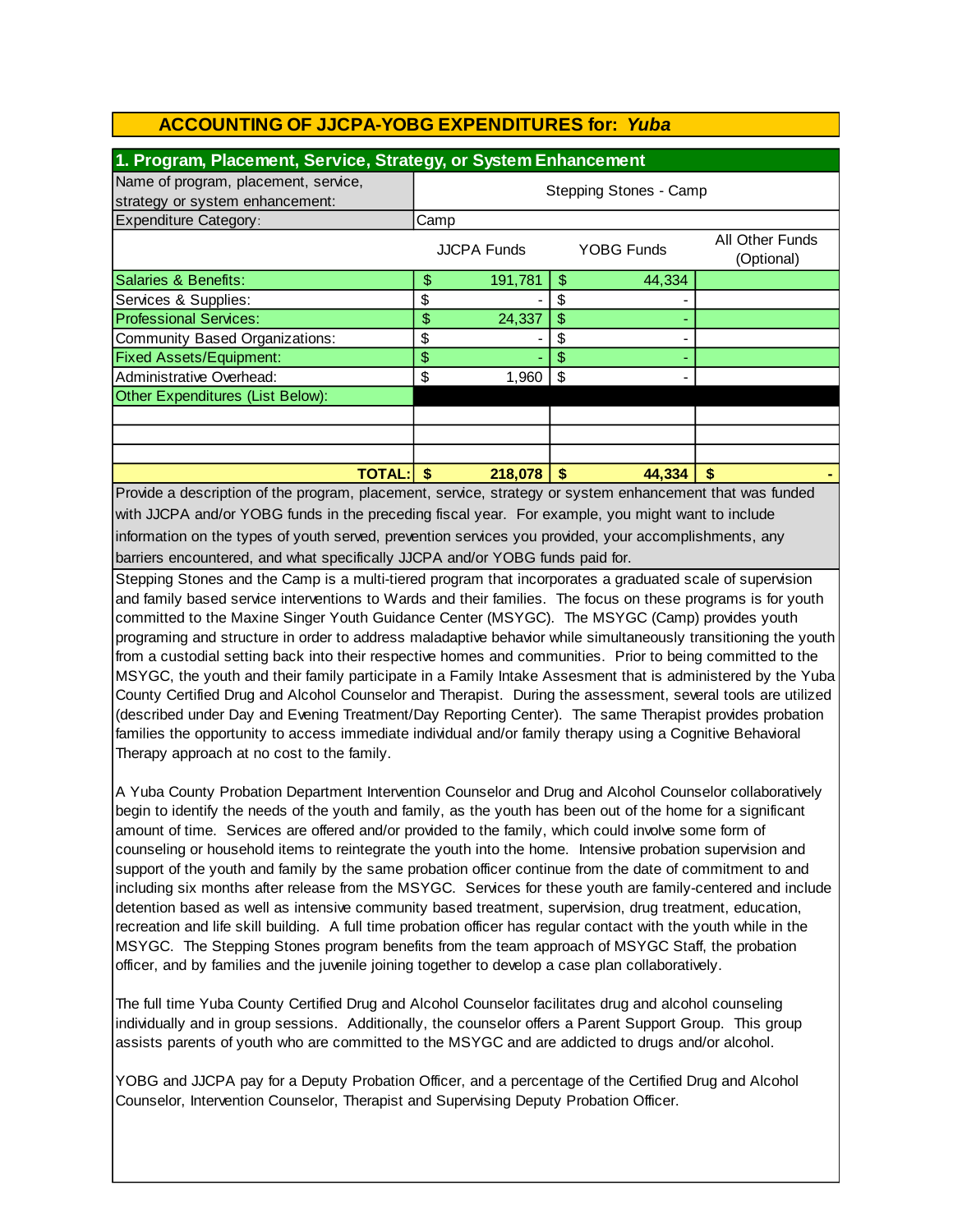| 2. Program, Placement, Service, Strategy, or System Enhancement         |                                                 |                    |               |            |                               |  |
|-------------------------------------------------------------------------|-------------------------------------------------|--------------------|---------------|------------|-------------------------------|--|
| Name of program, placement, service,<br>strategy or system enhancement: | Day Reporting Program - Day & Evening Treatment |                    |               |            |                               |  |
| <b>Expenditure Category:</b>                                            | Home on Probation                               |                    |               |            |                               |  |
|                                                                         |                                                 | <b>JJCPA Funds</b> |               | YOBG Funds | All Other Funds<br>(Optional) |  |
| Salaries & Benefits:                                                    | \$                                              | 28,941             | \$            | 133,032    |                               |  |
| Services & Supplies:                                                    | \$                                              |                    | S             | 5,361      |                               |  |
| <b>Professional Services:</b>                                           | \$                                              | 48,675             | $\frac{1}{2}$ |            |                               |  |
| Community Based Organizations:                                          | \$                                              |                    | \$            |            |                               |  |
| <b>Fixed Assets/Equipment:</b>                                          | \$                                              |                    | \$            |            |                               |  |
| Administrative Overhead:                                                | \$                                              | 922                | \$            | 778        |                               |  |
| Other Expenditures (List Below):                                        |                                                 |                    |               |            |                               |  |
|                                                                         |                                                 |                    |               |            |                               |  |
|                                                                         |                                                 |                    |               |            |                               |  |
|                                                                         |                                                 |                    |               |            |                               |  |
| <b>TOTAL:I</b>                                                          | S                                               | 78,538             | S             | 139,171    | S                             |  |

information on the types of youth served, prevention services you provided, your accomplishments, any barriers encountered, and what specifically JJCPA and/or YOBG funds paid for. Provide a description of the program, placement, service, strategy or system enhancement that was funded with JJCPA and/or YOBG funds in the preceding fiscal year. For example, you might want to include

Any Yuba County minor who is "At Risk", on formal or informal probation and is in need of prevention or intervention can receive services through Day and Evening Treatment. Two Yuba County Intervention Counselors facilitate programs at the Day Reporting Program, probation department or on a school site as necessary. Programs include Crystal Clear Communication, Anger Management, Tobacco/Drug and Alcohol Cessation, Cyber Awareness, Theft Awareness, Community Service and Individual Counseling. Occassasionally, a youth who has been referred to the probation department may be monitored longer by the Intervention Counselor in order to offer support and services to the youth and their families, but will not be placed on probation and need further support.

After a youth's Detention Hearing, the family is referred to the Probation Department for a Family Intake Assessment administered by a full time Certified Drug and Alcohol Counselor and part time Therapist. During the assessment, several tools are utilized to determine a preliminary understanding of the needs of the youth and family. Those tools include Child Behavior Checklist (CBCL), Youth Self Report (YSR), Adolescent Substance Abuse Subtle Screening Inventory (SASSI) and Parent Adolescent Relationship Questionnaire (PARQ). The youth and family are subsequently referred to appropriate programs/services based on the outcome of each assessment tool. Many of the programs the Yuba County Probation Department offers, occurs at the Day Reporting Program. In July 2016, the probation department partnered with Yuba-Sutter Friday Night Live (FNL) and is utilizing an area at the FNL building, where programs are offered to youth. The Certified Drug and Alcohol Counselor facilitates intensive individual drug and alcohol counseling utilizing a Cognitive Behavioral Therapy model. Prior to participating in individual drug and alcohol counseling, youth must first participate in a drug and alcohol education group facilitated by a full time Intervention Counselor and the Certified Drug and Alcohol Counselor. This program is called Sobriety Through Recovery, Outreach and Nurturing Group (STRONG). Additionally, the part time Therapist provides individual therapy to youth and families. The Therapist provides probation families the opportunity to access immediate individual or family therapy using a Cognitive Behavioral Therapy approach at no cost to the family.

JJCPA/YOBG pays for one full time and one part time Intervention Counselors, a percentage of the Drug and Alcohol Counselor, Therapist and a Program Manager, who assists in monitoring the services being offered. Additionally, YOBG funds paid for assessments and materials to facilitate programs, bus passes for transportation to and from programs, and incentives for probation youth. Incentives are based on the Juvenile Response Matrix. The matrix includes graduated sanctions for technical probation violations and incentives to positively reniforce positive behavior.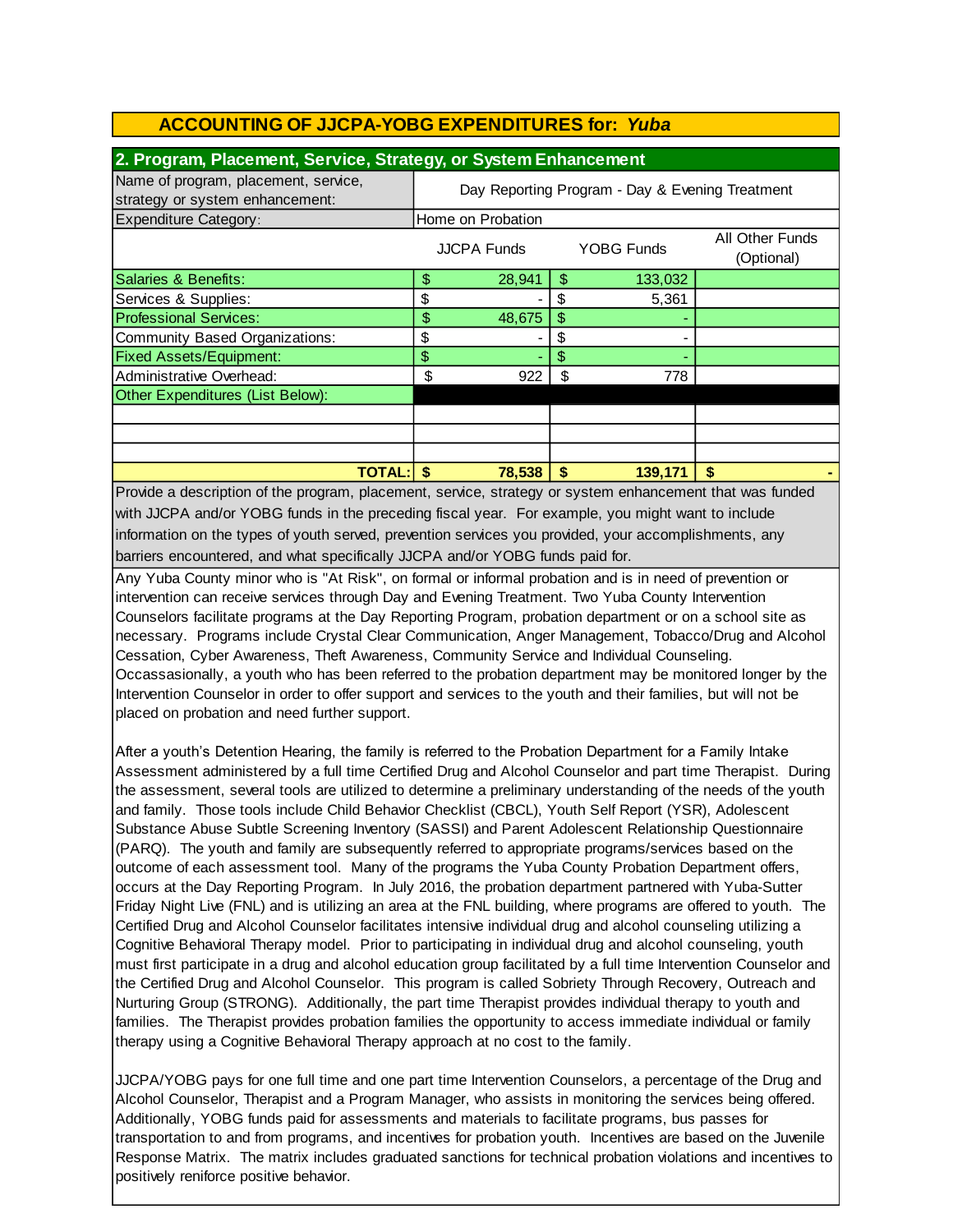| 3. Program, Placement, Service, Strategy, or System Enhancement         |                            |                            |            |                 |  |  |  |
|-------------------------------------------------------------------------|----------------------------|----------------------------|------------|-----------------|--|--|--|
| Name of program, placement, service,<br>strategy or system enhancement: | Alcohol and Drug Treatment |                            |            |                 |  |  |  |
| <b>Expenditure Category:</b>                                            |                            | Alcohol and Drug Treatment |            |                 |  |  |  |
|                                                                         | <b>JJCPA Funds</b>         |                            | YOBG Funds | All Other Funds |  |  |  |
| Salaries & Benefits:                                                    |                            | \$                         | 29,195     |                 |  |  |  |
| Services & Supplies:                                                    |                            |                            | 2,513      |                 |  |  |  |
| <b>Professional Services:</b>                                           |                            | \$                         |            |                 |  |  |  |
| Community Based Organizations:                                          |                            | \$                         |            |                 |  |  |  |
| <b>Fixed Assets/Equipment:</b>                                          |                            | \$                         |            |                 |  |  |  |
| Administrative Overhead:                                                |                            | \$                         | 949        |                 |  |  |  |
| Other Expenditures (List Below):                                        |                            |                            |            |                 |  |  |  |
|                                                                         |                            |                            |            |                 |  |  |  |
|                                                                         |                            |                            |            |                 |  |  |  |
|                                                                         |                            |                            |            |                 |  |  |  |
| <b>TOTAL:IS</b>                                                         |                            | S                          | 32,657     | S               |  |  |  |

information on the types of youth served, prevention services you provided, your accomplishments, any Provide a description of the program, placement, service, strategy or system enhancement that was funded with JJCPA and/or YOBG funds in the preceding fiscal year. For example, you might want to include barriers encountered, and what specifically JJCPA and/or YOBG funds paid for.

Any Yuba County minor, whether on probation or not, is eligible for Drug and Alcohol treatment following a Cognitive Behavioral Therapy approach. All services will be delivered at the Maxine Singer Youth Guidance Center, Day Reporting Center, school site or the probation department. A Yuba County Probation Department Certified Drug and Alcohol Counselor facilitates intensive individual drug and alcohol counseling utilizing a Cognitive Behavioral Therapy model. Prior to participating in individual drug and alcohol counseling, youth must first participate in a drug and alcohol education group facilitated by a full time Intervention Counselor and the Certified Drug and Alcohol Counselor. This program is called Sobriety Through Recovery, Outreach and Nurturing Group (STRONG). This is a four week program designed to ensure youth are prepared for intensive drug and alcohol counseling with the Certified Drug and Alcohol Counselor.

The Certified Drug and Alcohol Counselor utilizes The Abuse or Addiction book published by the Change Companies, which is an Evidence Based Program, and is utilized to facilitate classes. Furthermore, the counselor will use Cognitive Behavioral Therapy for Adolescents with Co-Occuring Mental Health and Substance Use Disorders. The counselor utilizes the Matrix Model for Teens and Young Adults and Adolescent Recovery Plan, The Help Series Hazelden programs. All of which are Evidence Based Programs.

By providing drug and alcohol counseling, we have improved youth's capacity to be successful on probation by addressing their substance abuse after being placed on probation.

YOBG funds pay for the Certified Drug and Alcohol Counselor and materials to facilitate the programs (books, testing, assessments, etc.). Additionally, YOBG funds were utilized to provide incentives and/or snacks and bus passes for youth to get to and from treatment.